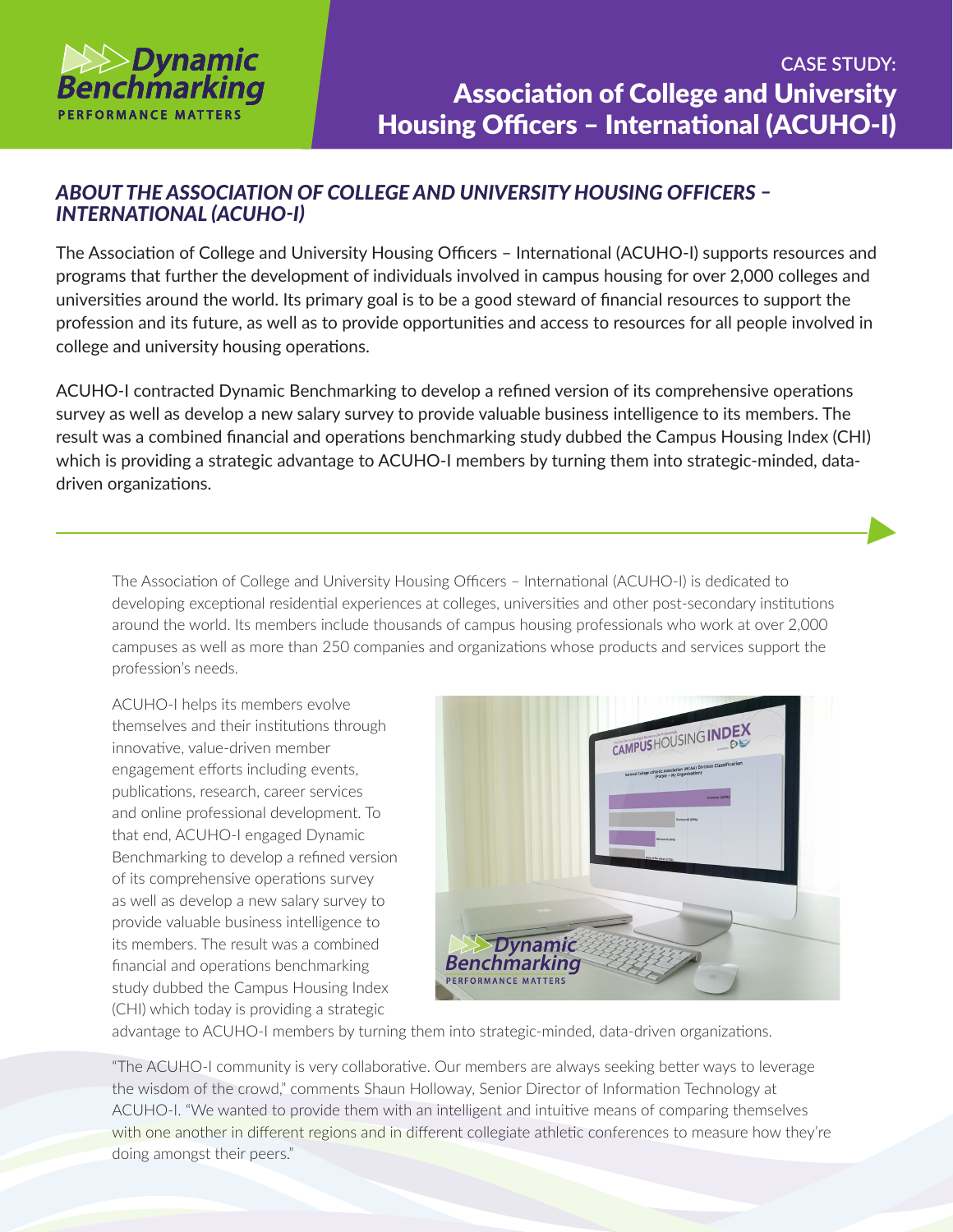In the past, collecting data was a complicated process that required much interpretation. Traditionally, ACUHO-I had offered separate operations and salary surveys to collect and provide much of this data, but eventually came to Dynamic Benchmarking to refine the process. After some discussion with Dynamic Benchmarking Project Manager, Linda Xavier, it was decided that the association's objectives could best be served with one, comprehensive study and thus, the Campus Housing Index (CHI) was born. The new study would deliver a complete overview of Key Performance Indicators (KPIs) as well as trend data for campuses and the industry as a whole, to provide members with a sophisticated, yet user-friendly means of accessing and creating reports from the resulting data.

**"The Campus Housing Index will serve as the vehicle with which important data will be collected and also represents a place where housing professionals will be able get the answers they need."**

*Mary DeNiro, Executive Director*

Key Performance Indicators measure and justify multi-million-dollar budgets, and this is where CHI plays a very significant role. KPIs derived from the benchmarking study determine gaps in performance and identify the allocation of resources in specific functional areas as compared to other institutions of similar size. This information also plays a role in how these institutions competitively market themselves to their target audiences.

"With thousands of students residing on

most campuses, many of them operate like mini cities," Holloway continues. "These operations manage a huge number of important data points such as budget, capacity, occupancy, programming, staffing, etc., and each of them could benefit from a more efficient means of mining that data to help them make better, more informed, strategic decisions just like the complex operations of municipalities. This is where the

value of CHI comes into play and it has created a competitive advantage for us to provide value based on research. The goal of ACUHO-I is to help our members understand how to turn the benchmarking data into a strategic asset and CHI is the core of that plan."

Being able to track year-over-year trends in one's own performance as well as against peers and the industry as a whole was also a major objective of the study. ACUHO-I opted to use peer cluster filtering in the CHI platform so institutions could select the most similar group of institutions against which to



compare themselves. With multi-year data now available, members are able to see year-over-year trends in their own peer groups or as an industry. This information can be very useful for forecasting future trends.

"When you need to justify your multimillion dollar budget to upper management at a major university it's vital to have the data to backup your recommendations and justify your spending decision," Holloway continues. "CHI is able to show staffing and spending trends at other institutions to support these strategic decisions as well as make a case for changes based on what similar institutions are doing successfully."